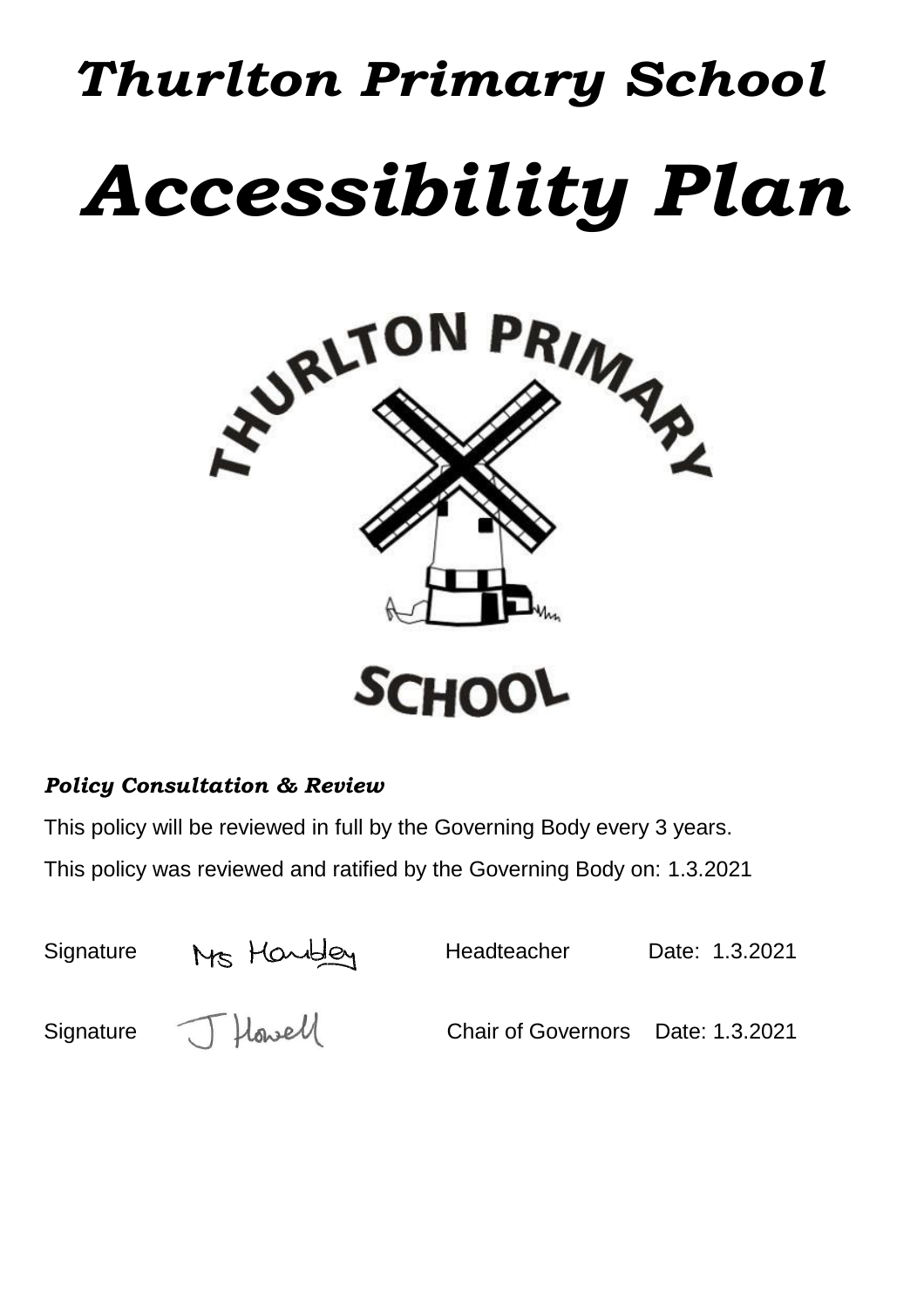Thurlton Primary School is fully inclusive school serving the needs of the local community with a strong sense of community. We firmly believe that all pupils are of equal value and we strive to ensure all our pupils develop to their full potential in all aspects of the development. Through recognising and encouraging the successes and achievements of our pupils we want them to develop positive self-esteem. We want all our pupils to value and respect the rights and opinions of others

## *DEFINITION OF DISABILITY*

Disability is defined by the Equality Act 2010 as:

*When a person has a physical or mental impairment which has a substantial and long term adverse effect on that person's ability to carry out normal day to day activities.*

Some specified medical conditions, HIV, multiple sclerosis and cancer are all considered as disabilities, regardless of their effect.

### *AIMS*

Schools are required under the Equality Act 2010 to have an accessibility plan. The purpose of the plan is to:

- Increase the extent to which disabled pupils can participate in the curriculum
- Improve the physical environment of the school to enable disabled pupils to take better advantage of education, benefits, facilities and services provided
- Improve the availability of accessible information to disabled pupils
- Increase accessibility for children, parents, staff and the wider community to learning opportunities and improve outcomes for children with SEN/ additional needs

Thurlton Primary School aims to treat all its pupils fairly and with respect. This involves providing access and opportunities for all pupils without discrimination of any kind.

Our expectation is that pupils with SEN will receive an education that enables them to make progress so that they:

- Achieve their best
- Become confident individuals living fulfilling lives
- Make a successful transition into adulthood, whether into employment, further or higher education or training

Thurlton Primary School is committed to ensuring staff are trained in equality issues with reference to the Equality Act 2010, including understanding disability issues.

The school supports any available partnerships to develop and implement the plan.

Our school's Complaints Procedure covers the Accessibility Plan. If you have any concerns relating to accessibility in school, this procedure sets out the process for raising these concerns. We have included a range of stakeholders in the development of this accessibility plan, including pupils and Parents/Carers.

## *INTEGRATION*

It is very important that all our pupils with Special Educational Needs or Disabilities (SEND) are integrated in as much of the curricular and extra- curricular learning as is practically possible. All staff who teach SEND pupils receive regular training and up-dated information about specific pupils needs. This plan sets out the proposals of the school to increase access to education for disabled pupils in the following areas:

- Increase the extent to which disabled pupils can participate in the curriculum **and**  Improve the environment to increase the extent to which disabled pupils can take advantage of the facilities
	- Timetables and classroom organisation are reviewed to ensure pupils with disabilities are not disadvantaged in anyway.
	- All stakeholders in wheelchairs have access to all areas of the school building.
	- Laptops are available for use by pupils who require support.
	- Work is modified to enable full curriculum access.
	- Support and advice accessed from external support teams is used.
	- Relevant training and CPD opportunities identified and attended as required
	- Ensuring that all entrances have wheelchair access and portable ramps are used where needed.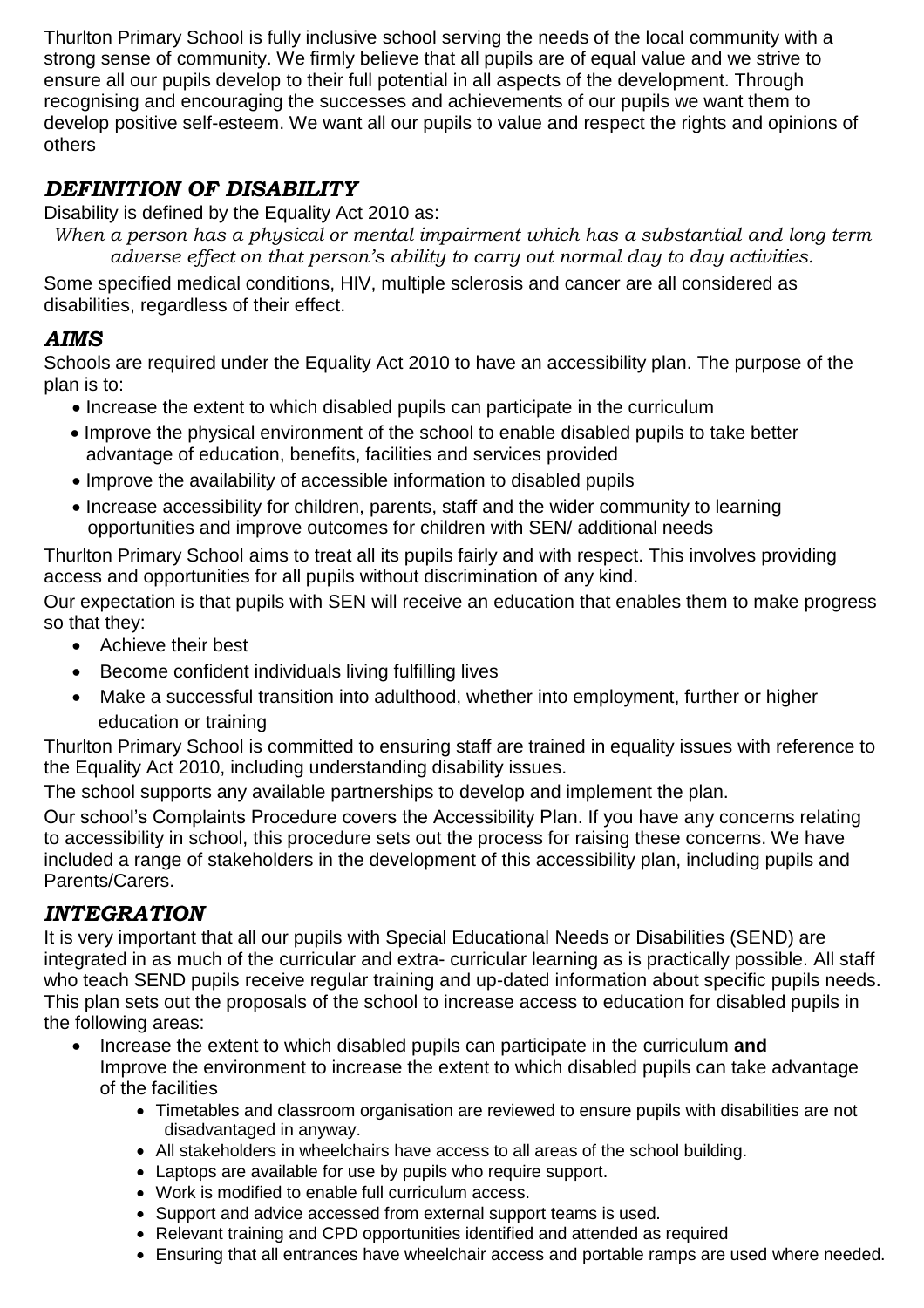- Use of signage and visuals as required
- Access to disabled toilets and changing facilities (if appropriate)
- Ensure we are closing the attainment gaps between disadvantaged pupils and others in school and nationally.
	- Monitoring of the progress of pupil groups through pupil progress meeting and reporting to governors.
	- Targets/interventions are set effectively and are appropriate for pupils with additional needs.
	- The curriculum is reviewed to ensure it meets the needs of all pupils.
- Review levels of Parent/Carer and pupil engagement in learning and school life, across all activities to ensure equity and fairness in access and engagement, ensure that disabled pupils are provided with the appropriate sources of information so that they are not disadvantaged
	- Pupils and staff can collect/request information in an appropriate format (large print or Braille).
	- Seeking advice and guidance from external agencies as required,

#### *MONITORING ARRANGEMENTS*

This policy will be reviewed by the LGB every 3 years and at every review the policy will be approved by the Clarion Trust

#### *LINKS WITH OTHER POLICIES*

This Accessibility Plan is linked to our

- Equality Policy incorporating Equality Objectives
- Health & Safety Policy
- SEND Policy and SEND Information Report
- Supporting Pupils with Medical Conditions Policy

#### *LEGISLATION AND STATUTORY GUIDANCE*

This policy meets the requirements of schedule10 of the Equality Act 2010 and the Department for Education (DfE) guidance for schools on the Equality Act 2010

The Equality Act 2010 defines an individual as disabled *if he or she has a physical or mental impairment that has a substantial and long-term adverse effect on his or her ability to undertake normal day to day activities.*

Under the Special Educational Needs and Disability (SEND) Code of Practice, *long-term* is defined as *a year or more* and *substantial* is defined as *more than minor or trivial*. The definition includes sensory impairments such as those affecting sight or hearing, and long-term health conditions such as asthma, diabetes, epilepsy and cancer.

Schools are required to make *reasonable adjustments* for pupils with disabilities under the Equality Act 2010, to alleviate any substantial disadvantage that a disabled pupil faces in comparison with non-disabled pupils. This can include, for example, the provision of an auxiliary aid or adjustments to premises.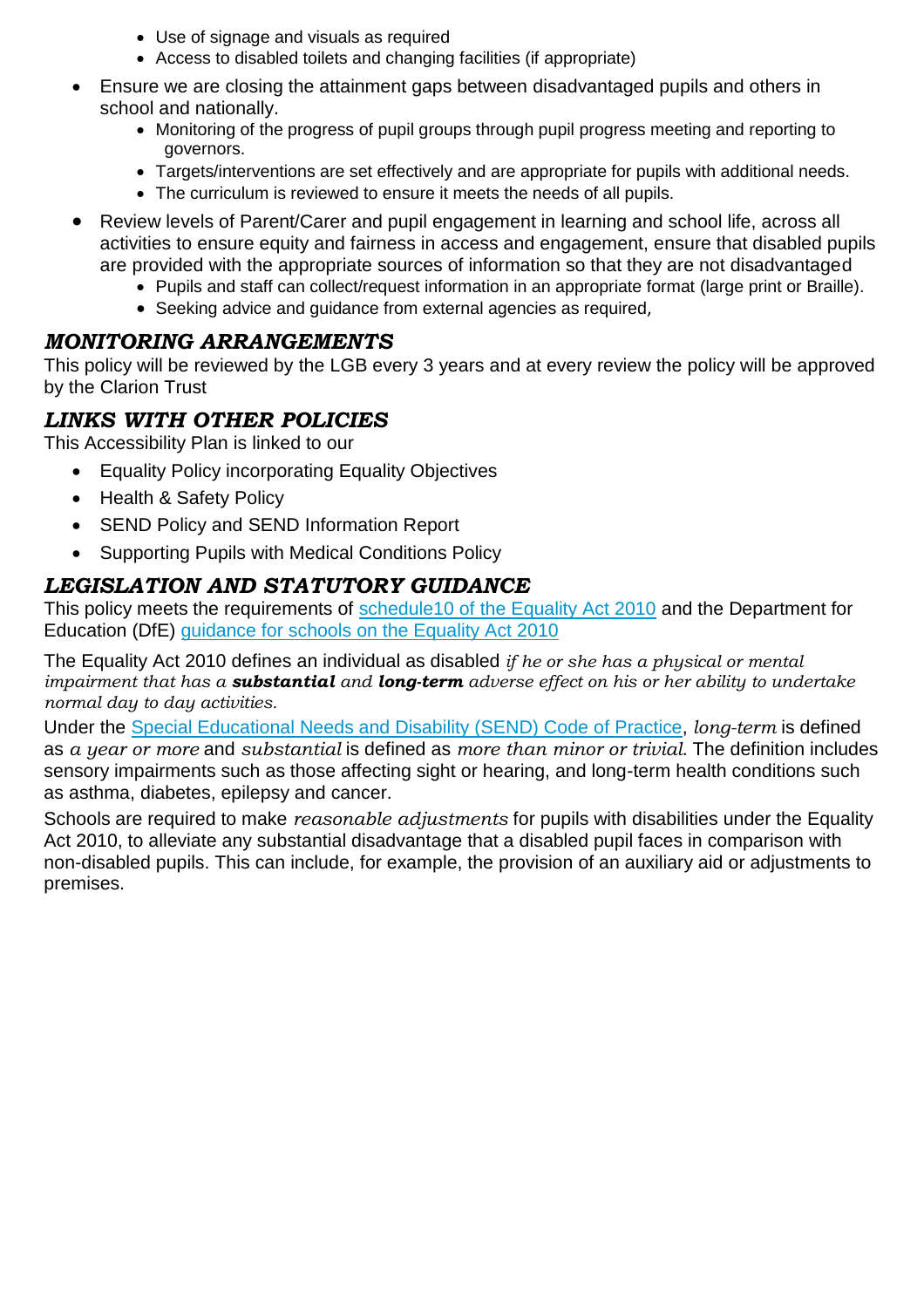# *ACTION PLAN*

This action plan sets out the aims of our accessibility plan in accordance with the Equality Act 2010.

| Equality Information<br>Objectives/Aims                                                                                                                                                                                                                                                                                                                                                                                                           | Current Good Practice/Actions to be taken                                                                                                                                                                                                                                                                                                                                                                                                                                                  | Person Responsible                            | Action<br>completed by                | Success Criteria                                                                                                      |  |
|---------------------------------------------------------------------------------------------------------------------------------------------------------------------------------------------------------------------------------------------------------------------------------------------------------------------------------------------------------------------------------------------------------------------------------------------------|--------------------------------------------------------------------------------------------------------------------------------------------------------------------------------------------------------------------------------------------------------------------------------------------------------------------------------------------------------------------------------------------------------------------------------------------------------------------------------------------|-----------------------------------------------|---------------------------------------|-----------------------------------------------------------------------------------------------------------------------|--|
| Increase the extent to which disabled pupils can participate in the curriculum and Improve the environment to increase the extent to which disabled<br>pupils can take advantage of the facilities<br>As part of these activities the school will continue to seek and follow the advice of the LA services, such as specialist teacher advisers and SEND<br>inspectors/advisers and of appropriate health professions from the local NHS Trusts. |                                                                                                                                                                                                                                                                                                                                                                                                                                                                                            |                                               |                                       |                                                                                                                       |  |
| Ensure all pupils, including those<br>pupils with disabilities to have full<br>access to the school curriculum                                                                                                                                                                                                                                                                                                                                    | The school offers a differentiated curriculum for all pupils.<br>We use resources tailored to the needs of pupils who require<br>support to access the curriculum incl: Use of visual timetables:<br>Additional aids available (pencil grips, coloured overlays)<br>Individual laptops supplied to pupils Purchase and allocate other<br>resources as needed, (ie: sloping boards for writing, wobble cushions,<br>reading rulers, coloured exercise books adapted pens, chew/fiddle toys) | Headteacher/SENDCo                            | As required                           | All pupils have full access to<br>the curriculum                                                                      |  |
| To identify pupils starting at<br>Thurlton Primary School for the<br>next academic year who require<br>additional provision.                                                                                                                                                                                                                                                                                                                      | Good liaison with local Pre-school current practice - visits half<br>termly for all Pre-school pupils into the Reception class for story<br>sessions/short activity time.<br>At least one visit per child to settings providing pre-school<br>provision<br>More than one visit for children identified as needing                                                                                                                                                                          | EYFS teacher/<br>Headteacher                  | May to early<br>September<br>annually | Provision set in place ready for<br>when the pupil(s) start school                                                    |  |
| For those pupils moving school<br>within an academic year                                                                                                                                                                                                                                                                                                                                                                                         | Regular contact with their current setting. Meeting with<br>Parents/Carers and any other outside agencies to assess needs                                                                                                                                                                                                                                                                                                                                                                  | Headteacher/SENDCo/<br><b>Estates Manager</b> | As required                           |                                                                                                                       |  |
| To include pupils with a disability,<br>medical condition or other<br>access needs as fully as possible<br>in the wider curriculum including<br>trips and residential visits/extra<br>curricular activities                                                                                                                                                                                                                                       | Early planning and risk assessments for trips to ensure identified<br>needs of all pupils are meet.                                                                                                                                                                                                                                                                                                                                                                                        | Class teacher/ SENDCo                         | On going                              | All pupils are accessing and<br>experiencing all opportunities<br>available.                                          |  |
| <b>Ensure ECP and Risk</b><br>Assessments enable all pupils to<br>have as full access as possible.                                                                                                                                                                                                                                                                                                                                                | Advice sought from specialist advisors                                                                                                                                                                                                                                                                                                                                                                                                                                                     | Headteacher/SENDCo                            | Reviewed termly                       | Pupils with an EHP or Care<br>Plan have the appropriate<br>support in place for them to<br>access the full curriculum |  |
| Ensure there is wheelchair<br>access to all areas of the school<br>building.                                                                                                                                                                                                                                                                                                                                                                      | Ensure ramps are in place and there is wheelchair access into<br>all areas of the building or a moveable ramp.                                                                                                                                                                                                                                                                                                                                                                             | Headteacher/SENDCo/<br><b>Estates Manager</b> | As required                           | All pupils will be able to<br>access all areas of the building<br>and school grounds.                                 |  |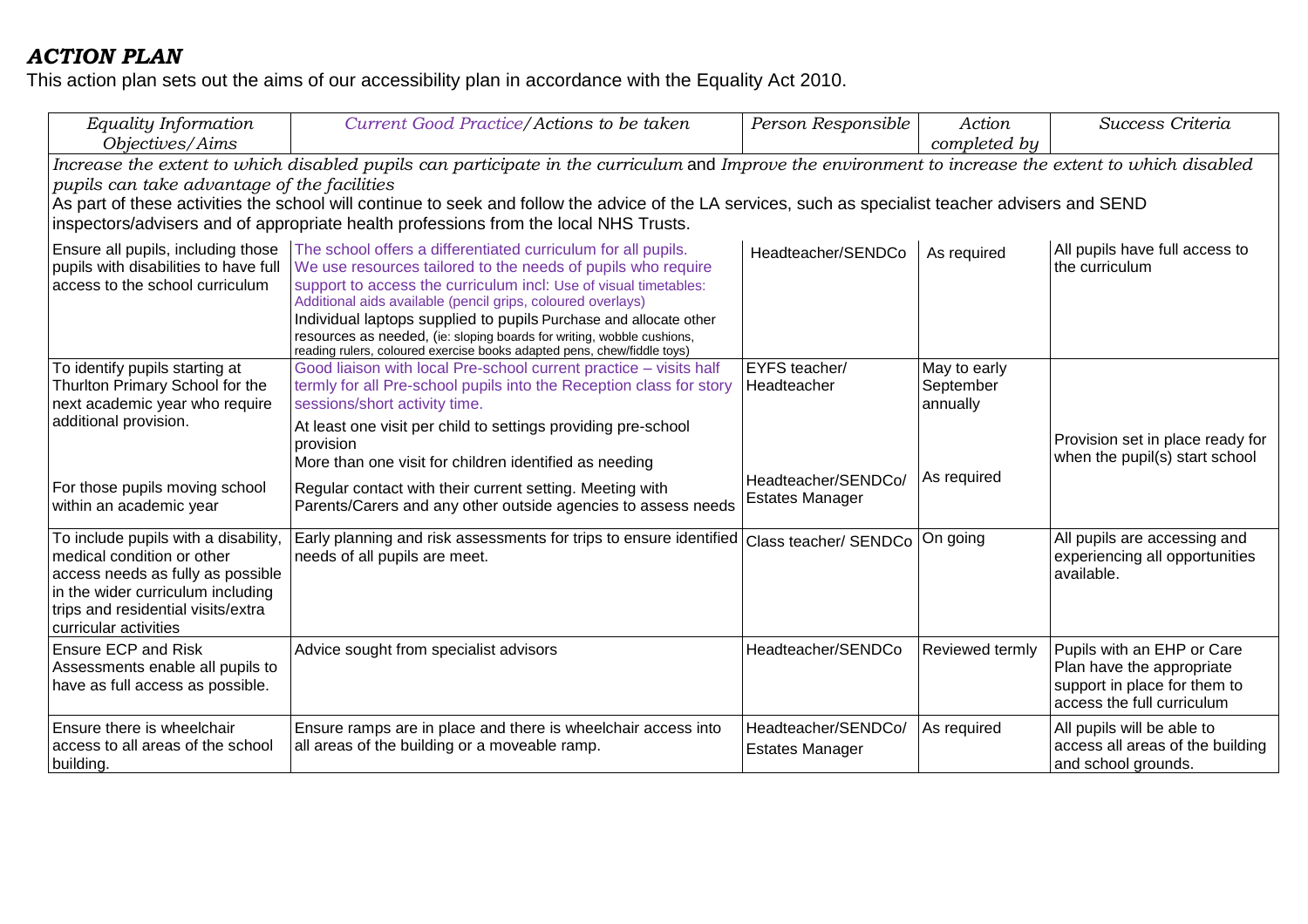| Access for disabled members of<br>the school community is<br>considered at the planning stage<br>of any future building works.      | The environment is adapted to the needs of pupils as costs and<br>needs allow. This includes: Disabled parking: Liaison with<br>specialist colleagues where pupils are unable to access the<br>space so that a full curriculum plan can be agreed<br>Ensure that the school building will meet the needs of all future<br>pupils.<br>ie Updates to fire alarms so that it is both visual and auditory where it is anticipated that a member of the school community might be hearing | Headteacher/<br><b>Estates Manager</b>                                                                             | As required | For all pupils wanting to attend<br>Thurlton Primary to have<br>access to a full curriculum<br>Safe access for all members of<br>the school community in all<br>areas of the building and school<br>grounds.<br>An anticipatory compliant alarm |
|-------------------------------------------------------------------------------------------------------------------------------------|--------------------------------------------------------------------------------------------------------------------------------------------------------------------------------------------------------------------------------------------------------------------------------------------------------------------------------------------------------------------------------------------------------------------------------------------------------------------------------------|--------------------------------------------------------------------------------------------------------------------|-------------|-------------------------------------------------------------------------------------------------------------------------------------------------------------------------------------------------------------------------------------------------|
| impaired                                                                                                                            | system to cater for any member<br>of the school community (or<br>visitor) within the school<br>building                                                                                                                                                                                                                                                                                                                                                                              |                                                                                                                    |             |                                                                                                                                                                                                                                                 |
|                                                                                                                                     | Possible future needs: If a child or adult with a specific disability which has not already been catered for comes to the school on a regular basis their needs will                                                                                                                                                                                                                                                                                                                 |                                                                                                                    |             |                                                                                                                                                                                                                                                 |
| be addressed as a priority.<br>Improve educational experiences<br>for hearing impaired<br>pupils/members of the school<br>community | Consider hearing loop/or other appropriate sound systems if recommended                                                                                                                                                                                                                                                                                                                                                                                                              |                                                                                                                    |             | Staff know how to operate and<br>maintain hearing technology.<br>Learning experiences of pupils<br>enhanced.                                                                                                                                    |
| Improvements to support visually<br>impaired pupils/members of the<br>school community                                              | Maintenance of steps, poles, doors or identified hazards highlighted with yellow paint<br>Trip hazards identified and addressed, with support from Estates Manager/Sensory Team where applicable                                                                                                                                                                                                                                                                                     | Hazards highlighted to increase<br>safety for visually impaired<br>members of the school community<br>and visitors |             |                                                                                                                                                                                                                                                 |
|                                                                                                                                     | Ensure the attainment gaps between disadvantaged pupils and others in school and nationally is closing.                                                                                                                                                                                                                                                                                                                                                                              |                                                                                                                    |             |                                                                                                                                                                                                                                                 |
| For all pupils to make similar<br>rates of progress regardless of<br>pupil characteristics                                          | The school offers a differentiated curriculum for all pupils.<br>Curriculum resources include examples of people with<br>disabilities.<br>Curriculum progress is tracked for all pupils, including those with                                                                                                                                                                                                                                                                        | Headteacher/SENDCo                                                                                                 | As required | Outcomes data shows no<br>discernable difference in the<br>performance of pupil groups                                                                                                                                                          |
|                                                                                                                                     | a disability.<br>Monitoring of the progress of pupil groups through pupil<br>progress meeting and reporting to governors.<br>Targets/interventions are set effectively and are appropriate for<br>pupils with additional needs.<br>The curriculum is reviewed to ensure it meets the needs of all<br>pupils.                                                                                                                                                                         |                                                                                                                    |             |                                                                                                                                                                                                                                                 |
| Ensure pupils needs can be met<br>using IT equipment or other<br>resources following identification<br>when required                | Use referrals and recommendations from outside agencies<br>(SaLT, Educational Psychologists, Occupational Therapists,<br>Paediatrics service)                                                                                                                                                                                                                                                                                                                                        | Headteacher/SENDCo                                                                                                 | Ongoing     | Pupils have timely access to<br>relevant supportive and<br>effective equipment to meet<br>their needs.                                                                                                                                          |